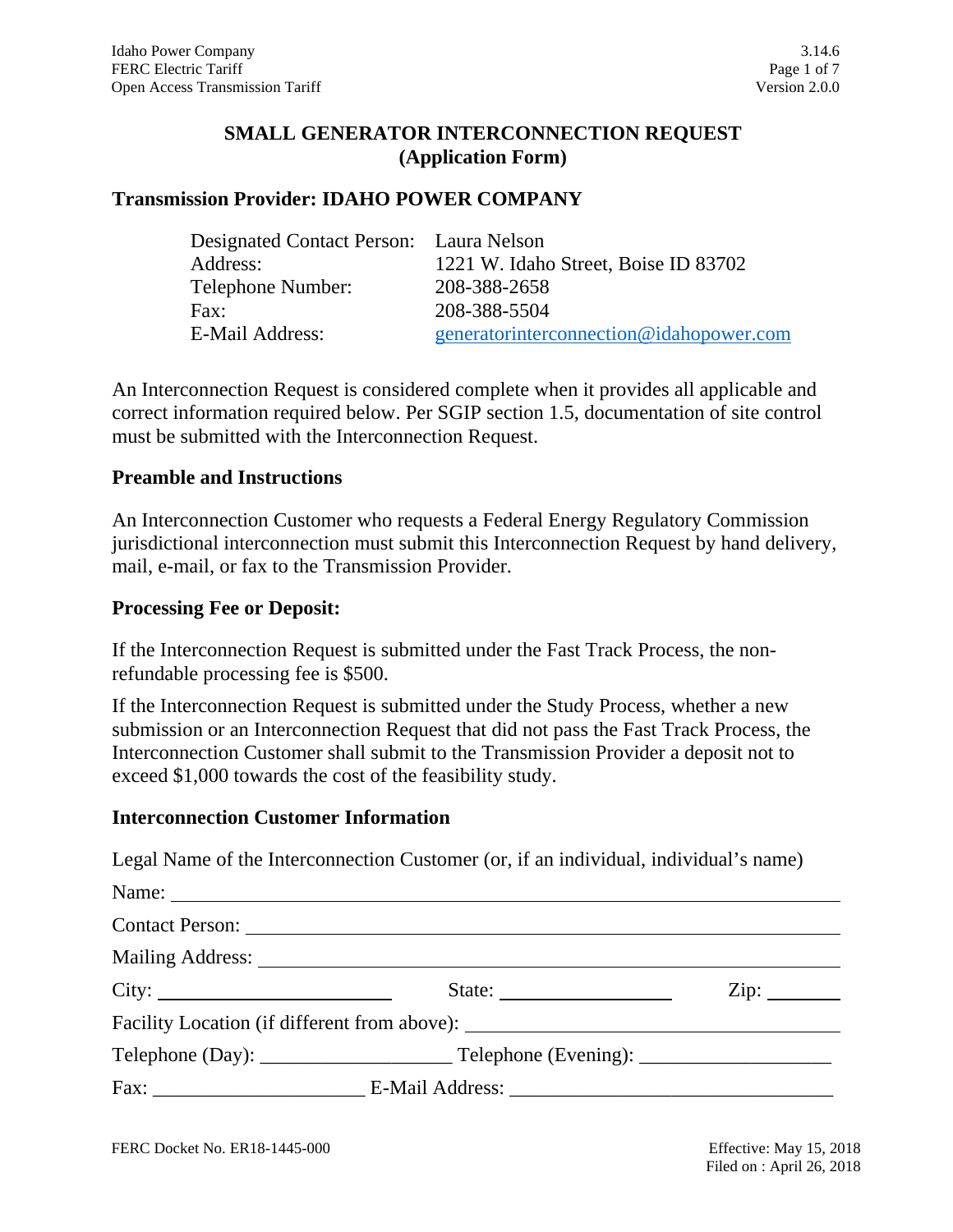|  |  | Alternative Contact Information (if different from the Interconnection Customer) |  |
|--|--|----------------------------------------------------------------------------------|--|
|--|--|----------------------------------------------------------------------------------|--|

| <b>Contact Name:</b>                                                 |                                                                                                                       | <u> 1980 - Jan James James James James James James James James James James James James James James James James</u> |
|----------------------------------------------------------------------|-----------------------------------------------------------------------------------------------------------------------|--------------------------------------------------------------------------------------------------------------------|
|                                                                      |                                                                                                                       |                                                                                                                    |
| Address:                                                             | <u> 1980 - Johann Barn, mars ann an t-Amhain an t-Amhain an t-Amhain an t-Amhain an t-Amhain an t-Amhain an t-Amh</u> |                                                                                                                    |
|                                                                      | <u> 1980 - Johann John Stone, markin fizikar (h. 1980)</u>                                                            |                                                                                                                    |
|                                                                      |                                                                                                                       |                                                                                                                    |
|                                                                      |                                                                                                                       |                                                                                                                    |
| Application is for: ______New Small Generating Facility              |                                                                                                                       |                                                                                                                    |
|                                                                      |                                                                                                                       | ______Capacity addition to Existing Small Generating Facility                                                      |
|                                                                      |                                                                                                                       | If capacity addition to existing facility, please describe: _____________________                                  |
| Will the Small Generating Facility be used for any of the following? |                                                                                                                       |                                                                                                                    |
| $\bullet$                                                            | Net Metering? Yes ___ No ___                                                                                          |                                                                                                                    |
| $\bullet$                                                            |                                                                                                                       | To Supply Power to the Interconnection Customer? Yes ___No ___                                                     |
|                                                                      | To Supply Power to Others? Yes _____ No _____                                                                         |                                                                                                                    |
|                                                                      |                                                                                                                       |                                                                                                                    |
| Generating Facility will interconnect, provide:                      |                                                                                                                       | For installations at locations with existing electric service to which the proposed Small                          |
| (Local Electric Service Provider*)                                   |                                                                                                                       | (Existing Account Number*)                                                                                         |
| different from the Transmission Provider]                            |                                                                                                                       | [*To be provided by the Interconnection Customer if the local electric service provider is                         |
| <b>Contact Name:</b>                                                 |                                                                                                                       |                                                                                                                    |
| Title:                                                               |                                                                                                                       |                                                                                                                    |
| Address:                                                             |                                                                                                                       |                                                                                                                    |
|                                                                      |                                                                                                                       |                                                                                                                    |
|                                                                      |                                                                                                                       |                                                                                                                    |
|                                                                      |                                                                                                                       |                                                                                                                    |
|                                                                      |                                                                                                                       |                                                                                                                    |
|                                                                      |                                                                                                                       |                                                                                                                    |
|                                                                      |                                                                                                                       | Interconnection Customer's Requested In-Service Date: ____________                                                 |
|                                                                      |                                                                                                                       |                                                                                                                    |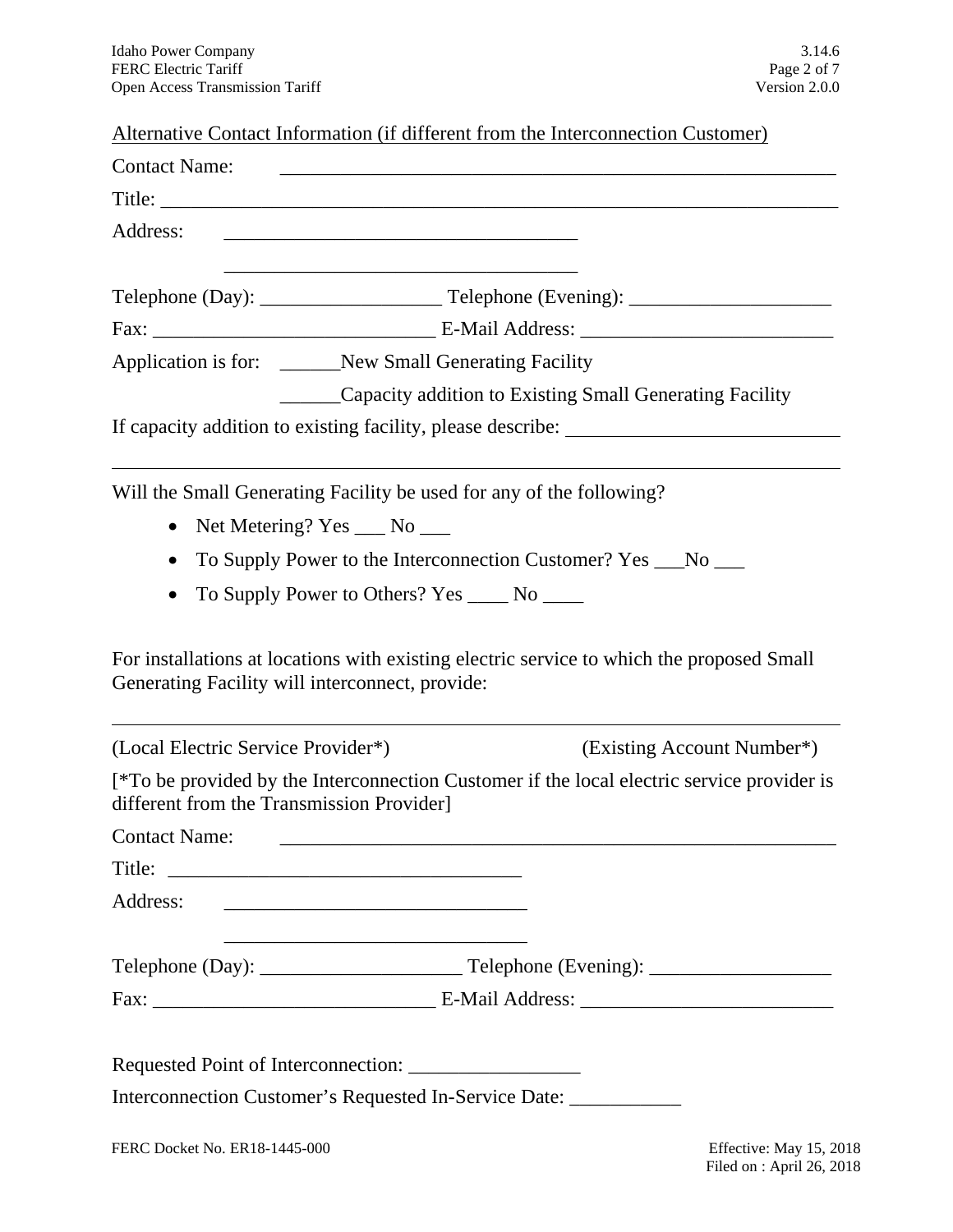### **Small Generating Facility Information**

Data apply only to the Small Generating Facility, not the Interconnection Facilities.

Energy Source: \_\_ Solar \_\_ Wind \_\_ Hydro \_\_ Hydro Type (e.g. Run-of-River): \_\_\_\_\_ Diesel Natural Gas \_\_\_ Fuel Oil \_\_ Other (state type) \_\_\_\_\_\_\_\_\_\_\_\_\_\_\_\_\_\_\_\_\_\_\_\_\_\_

Prime Mover: Fuel Cell Recip Engine Gas Turb Steam Turb<br>Microturbine PV Other Microturbine PV

Type of Generator: \_\_\_\_Synchronous \_\_\_\_Induction \_\_\_\_ Inverter

Generator Nameplate Rating: \_\_\_\_\_kW (Typical) Generator Nameplate kVAR: \_\_\_\_\_\_\_

Interconnection Customer or Customer-Site Load: \_\_\_\_\_\_\_\_\_\_\_\_\_\_\_kW (if none, so state)

Typical Reactive Load (if known): \_\_\_\_\_\_\_\_\_\_\_\_\_\_\_\_\_

Maximum Physical Export Capability Requested: \_\_\_\_\_\_\_\_\_\_\_\_\_\_ kW

List components of the Small Generating Facility equipment package that are currently certified:

| <b>Equipment Type</b>                                                            | <b>Certifying Entity</b>                                                                                                                                            |
|----------------------------------------------------------------------------------|---------------------------------------------------------------------------------------------------------------------------------------------------------------------|
|                                                                                  |                                                                                                                                                                     |
|                                                                                  | <u> 1980 - Andrea Andrew Maria (h. 1980).</u>                                                                                                                       |
|                                                                                  | <u> 1980 - Johann Barnett, fransk politik (f. 1980)</u>                                                                                                             |
| 4. $\qquad \qquad$                                                               |                                                                                                                                                                     |
| 5. $\qquad \qquad$                                                               | <u> 1980 - John Stein, Amerikaansk politiker (* 1980)</u>                                                                                                           |
|                                                                                  | Is the prime mover compatible with the certified protective relay package? The No                                                                                   |
| Generator (or solar collector)                                                   |                                                                                                                                                                     |
|                                                                                  | Nameplate Output Power Rating in kW: (Summer) __________(Winter) _______________<br>Nameplate Output Power Rating in kVA: (Summer) __________ (Winter) ____________ |
| <b>Individual Generator Power Factor</b>                                         |                                                                                                                                                                     |
| Rated Power Factor: Leading: _________________Lagging: _________________________ |                                                                                                                                                                     |
| Primary frequency response range for electric storage resources:                 |                                                                                                                                                                     |
|                                                                                  |                                                                                                                                                                     |
|                                                                                  |                                                                                                                                                                     |
|                                                                                  |                                                                                                                                                                     |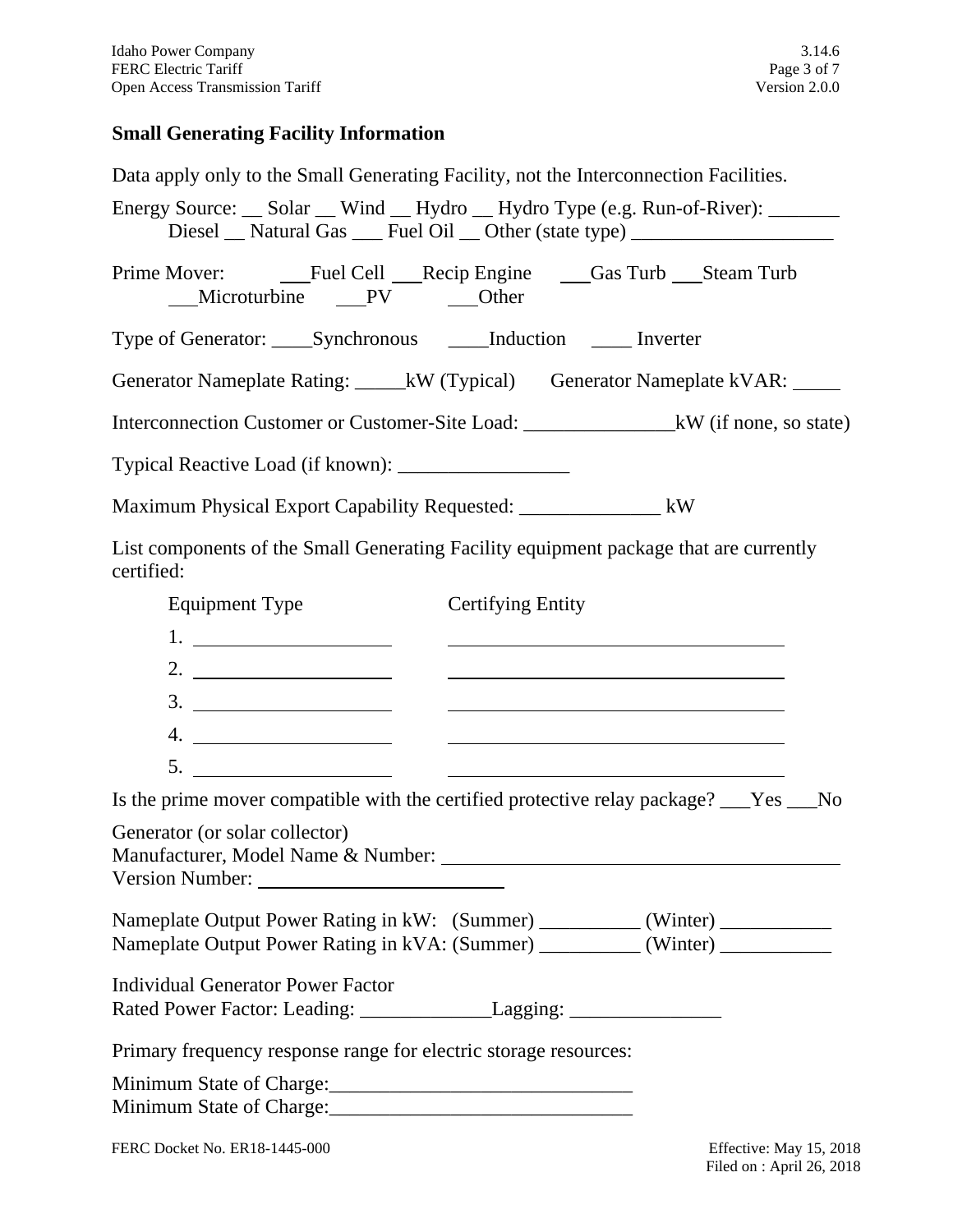Total Number of Generators in wind farm to be interconnected pursuant to this Interconnection Request: \_\_\_\_\_\_ Elevation: \_\_\_\_\_\_\_\_ \_\_\_\_Single phase \_\_\_Three phase

Inverter Manufacturer, Model Name & Number (if used):

List of adjustable set points for the protective equipment or software:

**Note:** A completed Power Systems Load Flow data sheet must be supplied with the Interconnection Request.

# **Small Generating Facility Characteristic Data (for inverter-based machines)**

Max design fault contribution current: Instantaneous \_\_\_ or RMS? \_\_\_\_\_

Harmonics Characteristics:

Start-up requirements:

# **Small Generating Facility Characteristic Data (for rotating machines)**

RPM Frequency: (\*) Neutral Grounding Resistor (If Applicable): \_\_\_\_\_\_\_\_\_\_\_\_

Synchronous Generators:

| Direct Axis Synchronous Reactance, Xd: ___________ P.U. |      |
|---------------------------------------------------------|------|
| Direct Axis Transient Reactance, X' <sub>d</sub> : P.U. |      |
|                                                         | P.U. |
|                                                         |      |
|                                                         |      |
|                                                         |      |
| Field Volts: ________________                           |      |
|                                                         |      |
|                                                         |      |

### Induction Generators:

Motoring Power (kW): \_\_\_\_\_\_\_\_\_\_\_\_\_\_ I2 2 t or K (Heating Time Constant): \_\_\_\_\_\_\_\_\_\_\_\_\_\_ Rotor Resistance, Rr: \_\_\_\_\_\_\_\_\_\_\_\_\_\_ Stator Resistance, Rs: \_\_\_\_\_\_\_\_\_\_\_\_\_\_ Stator Reactance, Xs: \_\_\_\_\_\_\_\_\_\_\_\_\_\_ Rotor Reactance, Xr: \_\_\_\_\_\_\_\_\_\_\_\_\_\_ Magnetizing Reactance, Xm: \_\_\_\_\_\_\_\_\_\_\_\_\_\_ Short Circuit Reactance, Xd'': \_\_\_\_\_\_\_\_\_\_\_\_\_\_ Exciting Current: \_\_\_\_\_\_\_\_\_\_\_\_\_\_ Temperature Rise: \_\_\_\_\_\_\_\_\_\_\_\_\_\_ Frame Size: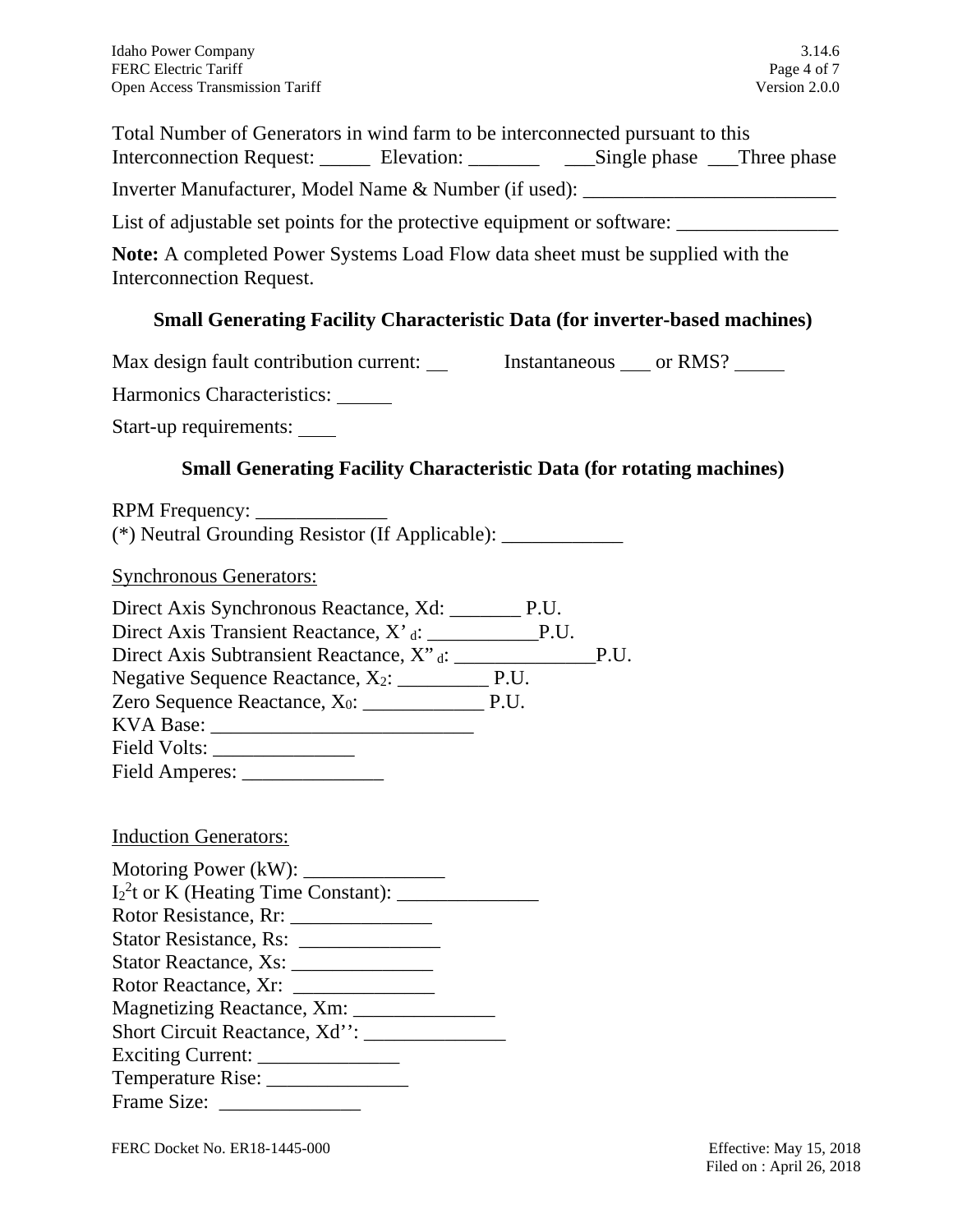Design Letter: Reactive Power Required In Vars (No Load): \_\_\_\_\_\_\_\_\_\_\_\_\_\_ Reactive Power Required In Vars (Full Load): Total Rotating Inertia, H: <br> Per Unit on kVA Base

**Note:** Please contact the Transmission Provider prior to submitting the Interconnection Request to determine if the specified information above is required.

### Excitation and Governor System Data for Synchronous Generators Only

Provide appropriate IEEE model block diagram of excitation system, governor system and power system stabilizer (PSS) in accordance with the regional reliability council criteria. A PSS may be determined to be required by applicable studies. A copy of the manufacturer's block diagram may not be substituted.

### **Interconnection Facilities Information**

Will a transformer be used between the generator and the point of common coupling? \_\_\_Yes \_\_\_No

Will the transformer be provided by the Interconnection Customer? Tes No

Transformer Data (If Applicable, for Interconnection Customer-Owned Transformer):

Is the transformer: \_\_\_\_\_single phase \_\_\_\_\_three phase? Size: \_\_\_\_\_\_\_\_\_\_\_\_\_\_\_\_\_kVA Transformer Impedance: \_\_\_\_\_\_\_% on \_\_\_\_\_\_\_\_\_\_kVA Base

If Three Phase:

Transformer Primary: \_\_\_\_\_\_ Volts \_\_\_\_\_\_ Delta \_\_\_\_\_Wye \_\_\_\_\_\_ Wye Grounded Transformer Secondary: \_\_\_\_\_\_ Volts \_\_\_\_\_\_ Delta \_\_\_\_\_Wye \_\_\_\_\_\_ Wye Grounded Transformer Tertiary: \_\_\_\_\_\_ Volts \_\_\_\_\_\_ Delta \_\_\_\_\_Wye \_\_\_\_\_\_ Wye Grounded

Transformer Fuse Data (If Applicable, for Interconnection Customer-Owned Fuse):

(Attach copy of fuse manufacturer's Minimum Melt and Total Clearing Time-Current Curves)

Manufacturer: \_\_\_\_\_\_\_\_\_\_\_\_\_\_ Type: \_\_\_\_\_\_\_\_\_\_\_ Size: \_\_\_\_\_Speed: \_\_\_\_\_\_\_\_\_\_\_\_\_

Interconnecting Circuit Breaker (if applicable):

Manufacturer: \_\_\_\_\_\_\_\_\_\_\_\_\_\_\_\_\_\_\_\_\_\_\_\_\_\_\_\_ Type: \_\_\_\_\_\_\_\_\_\_ Load Rating (Amps): \_\_\_\_\_ Interrupting Rating (Amps): \_\_\_\_\_ Trip Speed (Cycles): \_\_\_\_\_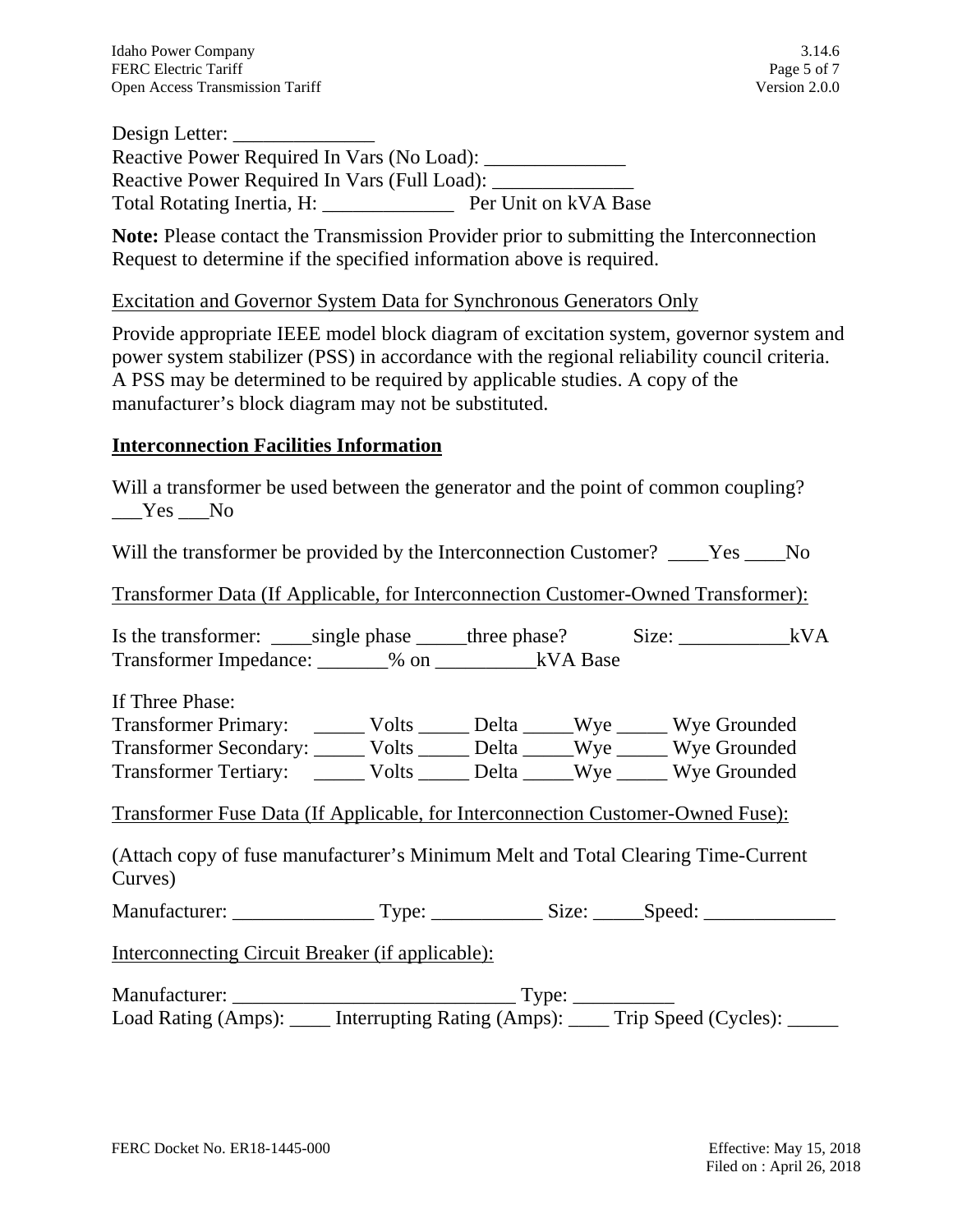#### Interconnection Protective Relays (If Applicable):

#### If Microprocessor-Controlled:

List of Functions and Adjustable Setpoints for the protective equipment or software:

|    | <b>Setpoint Function</b>                                                                                              | <b>Minimum</b> | <b>Maximum</b> |
|----|-----------------------------------------------------------------------------------------------------------------------|----------------|----------------|
| 1. |                                                                                                                       |                |                |
| 2. | <u> 1989 - Johann Stein, mars an deus an deus an deus an deus an deus an deus an deus an deus an deus an deus an</u>  |                |                |
| 3. | <u> 1989 - John Stein, marking and de Britain and de Britain and de Britain and de Britain and de Britain and de</u>  |                |                |
| 4. |                                                                                                                       |                |                |
| 5. | <u> 1989 - Johann Harry Harry Harry Harry Harry Harry Harry Harry Harry Harry Harry Harry Harry Harry Harry Harry</u> |                |                |
| 6. |                                                                                                                       |                |                |
|    |                                                                                                                       |                |                |

If Discrete Components:

(Enclose Copy of any Proposed Time-Overcurrent Coordination Curves)

| Manufacturer: | Type: | Style/Catalog No.: | <b>Proposed Setting:</b> |
|---------------|-------|--------------------|--------------------------|
| Manufacturer: | Type: | Style/Catalog No.: | <b>Proposed Setting:</b> |
| Manufacturer: | Type: | Style/Catalog No.: | <b>Proposed Setting:</b> |
| Manufacturer: | Type: | Style/Catalog No.: | <b>Proposed Setting:</b> |
| Manufacturer: | Type: | Style/Catalog No.: | <b>Proposed Setting:</b> |

Current Transformer Data (If Applicable):

(Enclose Copy of Manufacturer's Excitation and Ratio Correction Curves)

Manufacturer: Type: **Accuracy Class:** Proposed Ratio Connection:

Manufacturer:

Type: **Accuracy Class:** Proposed Ratio Connection:

Potential Transformer Data (If Applicable):

Manufacturer:

Type: **Accuracy Class:** Proposed Ratio Connection:

Manufacturer:

Type: <u>Accuracy Class: Proposed Ratio Connection:</u>